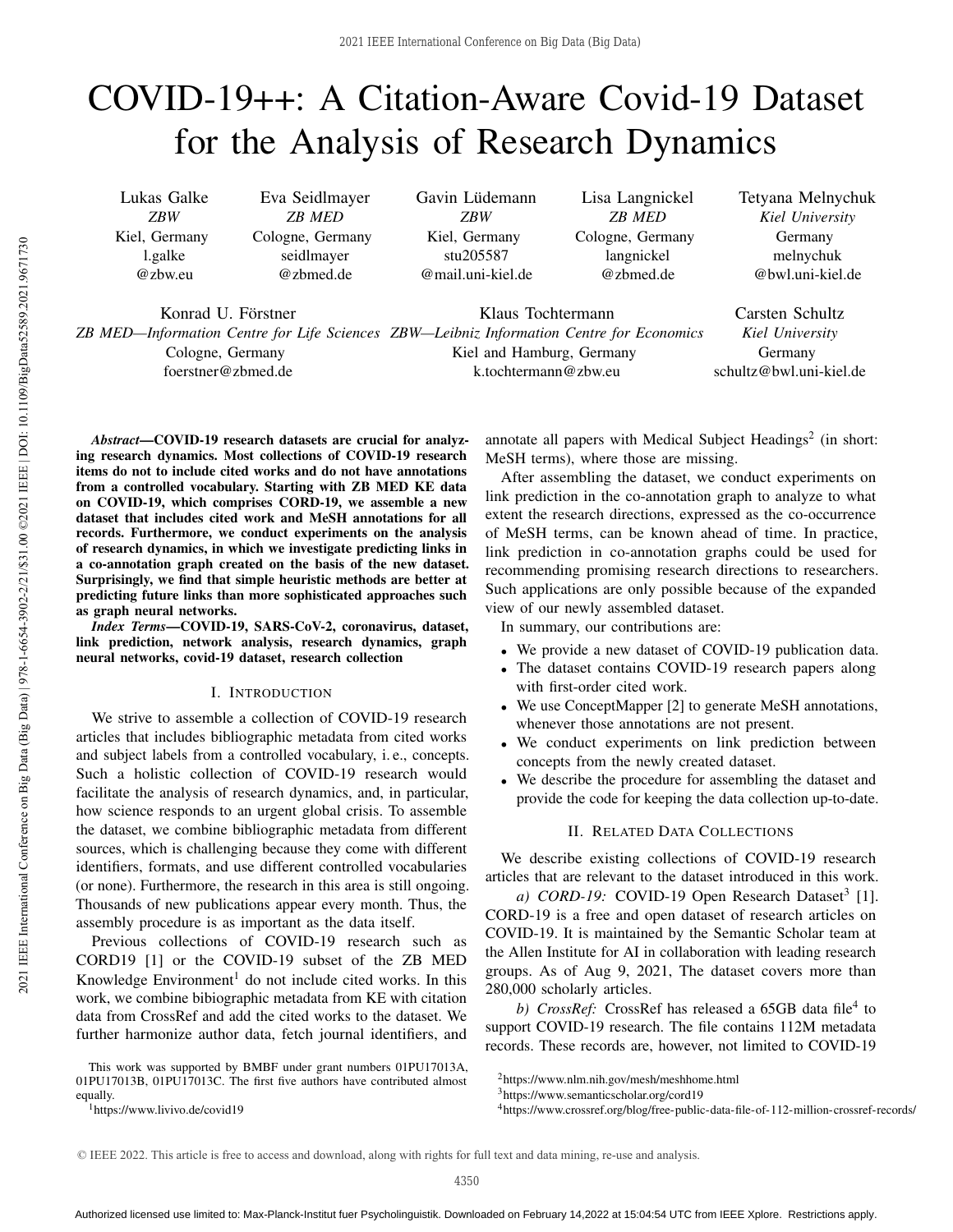research but contain everything that is registered with CrossRef until March 2020. Apart from this static collection, CrossRef also provides an API to retrieve up-to-date metadata, which we have used for the enrichment of our dataset.

*c) ZB MED KE:* The ZB MED Knowledge Environment  $(KE)^5$  provides bibliographic metadata from the holdings of ZB MED, as well as important data sources such as MEDLINE, AGRIS, AGRICOLA (National Agricultural Library), National Library of Medicine and others, also including scientific publishers such as Thieme and Karger, as well as a selection of data sources from the open access database BASE. With this, KE has combined information on medicine and health on the one hand, and nutritional, environmental and agricultural sciences on the other, and fully leverages the synergy effects through the integration of three thesauri: MeSH, Agrovoc, and UMTHES to use. In total, the KE holds more than 70M items from more than 50 scientific databases The KE also lists MeSH terms, where available. The CORD-19 dataset has been migrated into KE and is extended and curated manually. As of Aug 9, 2021, the COVID-19 subset of the KE currently holds about 50,000 records of scholarly articles on COVID-19.

*d) Summary:* In summary, the KE includes CORD-19 plus manual curation. However, citation data are missing in the considered collections of COVID-19 research. Moreover, MeSH annotations are not prevalent or not complete. Since citation data are essential for the analysis of research dynamics, we extend the KE with citation data and metadata of cited works, while also adding missing concept annotations.

### III. THE COVID-19++ DATASET

Below, we describe the procedure of assembling our new COVID-19++ dataset including our automated annotation and data cleaning procedures.

*a) Primary Data Sources:* As primary data sources, we use the ZB MED KE subset of COVID-19 along with further preprint sources. We harvested the *COVID-19 collection* of the KE which includes about 50k entries from CORD-19 as well as relevant preprints from bioRxiv and medRxiv. We harvested only scientific articles with publication dates between January 1, 2020 to December 31, 2020. We requested DOI, title, publication date, and MeSH annotations if available.

Furthermore, we retrieved preprints from five different preprint servers via the API of *preVIEW COVID-19*, which is a ZB MED hosted, publicly available semantic search engine for COVID-19 preprints [3]. It contains articles from medRxiv, bioRxiv, preprints.org, chemRxiv and arXiv. These are either selected via specific APIs, e.g., bio- and medRxiv provide a shared COVID-19 API, or via dedicated queries that search for key terms such as "corona", "COVID-19" or "SARS-CoV-2" and filter the articles by date. The exact search queries can be found under https://github.com/ZBMED/preVIEW-COVID19.

*b) Fetching data for cited works:* We enrich the data of ZB MED KE and preprints with citation information from the CrossRef bibliographic database. On the basis of the DOIs, we have retrieved all research items from CrossRef that were cited by at least one publication of the original dataset related to COVID-19 subjects. After retrieving the DOIs of the cited works, we consulted ZB MED KE to retrieve their metadata records including title, publication year, and abstracts. We use the abstract for automated MeSH annotation.

*c) Annotation with MeSH terms:* Preprints and cited articles from CrossRef do not come with MeSH annotations. For the reviewed articles, we first look up whether the DOI can be found in ZB MED KE such that we can fetch the annotations from there. However, there is no manual indexing for non-peer-reviewed articles. Therefore, we use the dictionary lookup-based annotation tool ConceptMapper [2], which is based on the Apache Unstructured Information Management Architecture (UIMA) [4] environment. ConceptMapper is a highly configurable tool that allows for advanced string matching in a reasonable amount of time. We used the implementation of Funk et al. [5] which is available on GitHub<sup>6</sup>.

TABLE I COMPARISON OF CONCEPTMAPPER AND MESHONDEMAND. SAMPLE-BASED PRECISION (P), RECALL  $(R)$ , AND  $F_1$ -SCORE TIMES 100.

| #MeSH Terms     | #Docs | Method        | P     | R     | F1    |
|-----------------|-------|---------------|-------|-------|-------|
| 3,722 (cleaned) | 1001  | ConceptMapper | 46.69 | 34.00 | 35.43 |
| 3,722 (cleaned) | 1001  | MeshOnDemand  | 59.77 | 48.87 | 49.59 |
| 567 (diseases)  | 550   | ConceptMapper | 62.45 | 42.41 | 38.71 |
| 567 (diseases)  | 550   | MeshOnDemand  | 78.64 | 61.61 | 57.97 |

To assess the quality of the produced annotations, we have evaluated ConceptMapper on a subset of 1001 articles, for which we do have the ground truth annotations. We use both tools to make predictions for these articles and eveluate them with sample-based precision, recall, and  $F_1$ -score. We have excluded 59 generic MeSH terms (e. g., "Humans", "Mice", and "Methods") from this evaluation. We find that ConceptMapper achieves a document-averaged  $F_1$ -score of 35.43 using a vocabulary of 3,722 distinct MeSH terms. This is remarkable as ConceptMapper achieves 71.4% (66.8% for diseases) of the performance of the official MeSH recommendation tool.

We list the MeshOnDemand scores for comparison, even though the system has had access to our test documents: we observed frequently that the original document is listed as the top-1 similar article. This means that the scores of MeshOnDemand are likely higher than they would be with truly unseen documents, as we are facing. In contrast, we can expect that the string-matching ConceptMapper attains a similar performance on the new documents. We retain the information whether the labels were generated automatically or come from manual indexing. Thus, future work could use a different annotation method, e. g., a multi-layer perceptron text classifier [6]. For now, we prefer to use more explainable annotations from ConceptMapper.

*d) Harmonizing author data:* Unfortunately, the format for author data differs between different data sources

<sup>5</sup>https://www.livivo.de/

<sup>6</sup>https://github.com/UCDenver-ccp/ccp-nlp-pipelines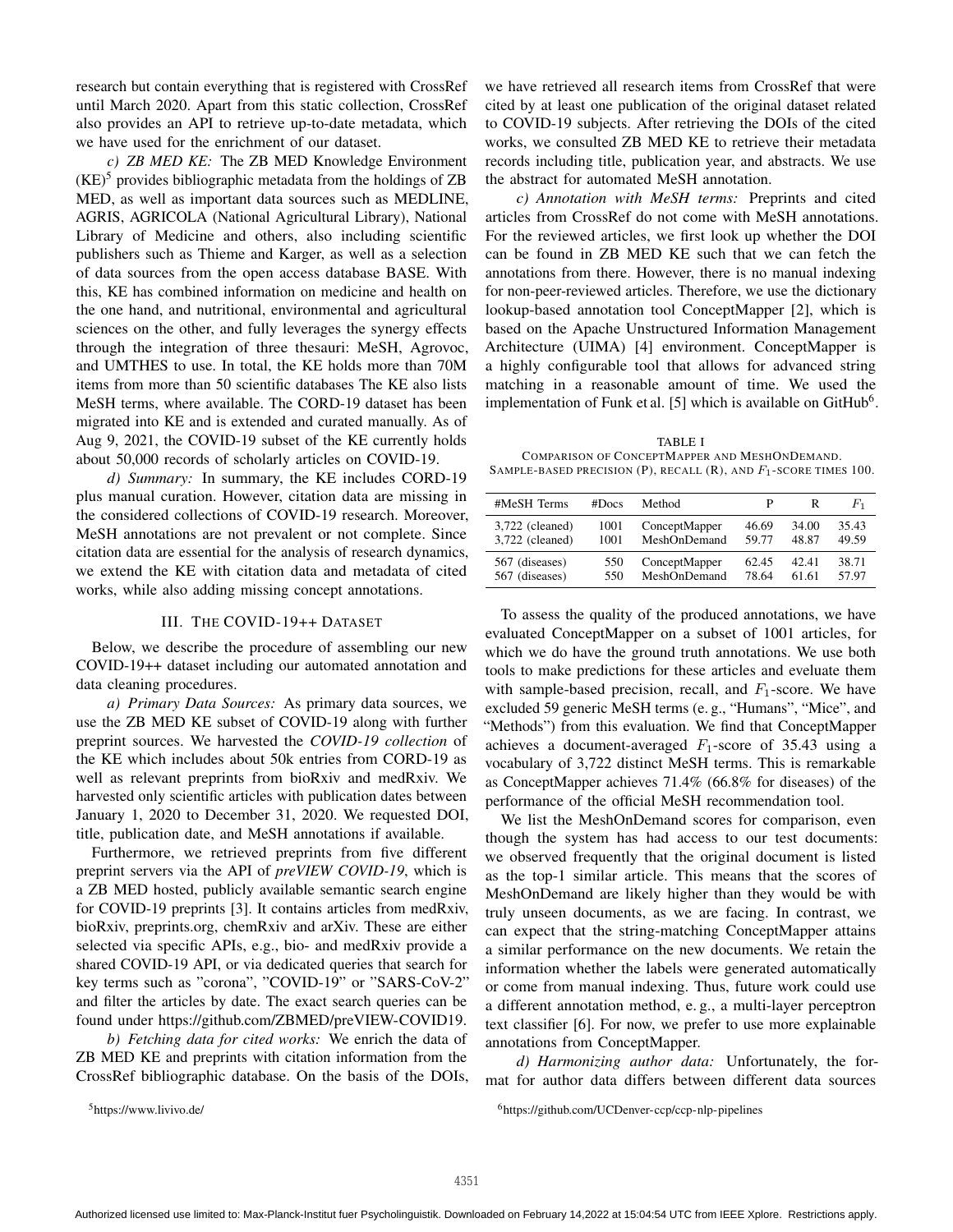(Lastname, Firstname vs. Firstname Lastname). To unify author names without relying on heuristics, we fetch all author names from CrossRef by using the articles' DOIs. We also retrieve the author's unique ORCID from CrossRef, when available.

*e) Data Merging and Cleaning:* Finally, we merge the data from different sources and conduct several data cleaning steps. Those are (in-order):

- 1) Drop any papers, in which the title or the date is missing.
- 2) Drop duplicate papers while giving preference to the ZB MED KE metadata over preprints over referenced works.
- 3) Remove qualifiers from MeSH terms and drop duplicates.
- 4) Remove annotations of previously removed papers.
- 5) Remove MeSH terms that occur in less than 20 papers.
- 6) Ensure that each paper has at least one annotation within the retained MeSH terms and discard others.
- 7) Remove duplicate authors.
- 8) Ensure that each paper has at least one author.
- 9) Ensure that each paper has at least one annotation, again.
- 10) Discard any authors that are listed on less than 2 papers.

By step 8, we ensure that each record is complete and remove those publications for which author data were not available. In step 10, we reduce the total dataset size without removing any articles that might carry important information.

TABLE II COVID-19++ DATASET CHARACTERISTICS

| Characteristic            | Value     |
|---------------------------|-----------|
| # Original Publications   | 47,242    |
| # Added Preprints         | 11.154    |
| # Cited Publications      | 279,027   |
| # Total Publications      | 337.423   |
| # Citations               | 906,110   |
| # Authorships             | 1,421,320 |
| # Unique Authors          | 367,743   |
| # Concept Annotations     | 5,255,479 |
| # Unique Concepts         | 13.253    |
| Avg. #Citations per Publ. | 2.7       |
| Avg. #Author per Publ.    | 4.2       |
| Avg. #Concepts per Publ.  | 15.6      |

*f) Resulting Dataset Characteristics:* The resulting dataset, which we call COVID19++, consists of 337,423 publications (and preprints). We have over 900k citations, from which both the citing and the cited work are within our dataset. The dataset comprises over 5M annotations with concepts from a controlled vocabulary, i. e., MeSH terms. Table II summarizes the basic characteristics of the resulting dataset. On average, we have 2.7 citations per publication, 4.2 authors per publication, and 15.6 concepts per publication. Figure 1 shows the count of publications by date within our COVID-19++ dataset. We see that by adding first-order cited research items, we have obtained a dataset that ranges back more than half a century and provides a solid foundation for the analysis of short and long-term research dynamics.

## IV. LINK PREDICTION EXPERIMENTS

The advantage of COVID-19++ is that it holds an expanded view on COVID-19 research that also includes cited previous work. This facilitates the analysis of research dynamics in response to the COVID-19 pandemic in a more holistic manner. As an exemplary application of our dataset, we tackle the question: *To what degree were research directions foreseeable from prior data alone?*

We investigate this question by looking at pairs of concepts and the point in time at which a paper has been annotated with both of them for the first time. If the same paper has been annotated with two concepts, then we assume that the concepts are *linked* in some way. Hence, we first transform the data into a *co-occurrence* graph with a fixed vertex set and dynamic edges. Vertices are concepts from the controlled vocabulary, and edges are papers that link those concepts. Then, we predict future links between concepts, i. e., estimate the likelihood that a research paper connecting any two concepts will appear.

## *A. Problem Statement*

We denote the set of concepts (or, more abstract, the set of co-occurrants) as  $\mathbb C$ . We say that any two elements  $u, v \in \mathbb C$ co-occur at time  $t$  if  $t$  is the earliest time at which a single paper has been annotated with both concepts  $u, v$ . We construct an undirected graph  $G = (V, E)$  with the vertex set V being the set  $\mathbb C$  of co-occurrants. We insert an edge  $(u, v) \in E$  when nodes u and v cooccur. For each edge  $(u, v)$ , we store the earliest time of co-occurrence. All co-occurrants associated with less than  $k_{\min}$  or more than  $k_{\max}$  papers are removed. Finally, we consider only the largest connected component.

The aim is to learn a function  $f : \mathbb{V} \times \mathbb{V} \to \mathbb{R}$  that estimates the score of any two nodes getting connected in the future. Thus, the score  $f(u, v)$  should be high for future links and low otherwise. We evaluate  $f$  on all candidate pairs from the test set to produce a ranked list, which we compare against true future links via ranking metrics.

## *B. Link Prediction Methods*

In the following, we first recapture heuristic link prediction methods, before we describe methods that rely on node embeddings, and, subsequently, graph autoencoders and SEAL.

*a) Heuristic Link Prediction Methods:* Common heuristic methods for link prediction are Preferential Attachment (PA) [7], Common Neighbors (CN) [8], and Adamic/Adar (AA) [9]. Preferential Attachment multiplies the degree of both involved nodes to determine a score:  $PA(u, v) = deg(u) \cdot deg(v)$  The argument for using this score as a link prediction measure is that well-connected nodes are more likely to gain links. PA does not take locality into account.

Common Neighbors, in contrast, is entirely based on locality. It counts how many neighbors two nodes have in common:  $CN(u, v) = |\Gamma(u) \cap \Gamma(v)|$ , where  $\Gamma(v)$  is the set of neighbors of  $v$ . To count common neighbors efficiently, we take the second power of the adjacency matrix  $A^2$ , similar to Galke et al. (2018) [10].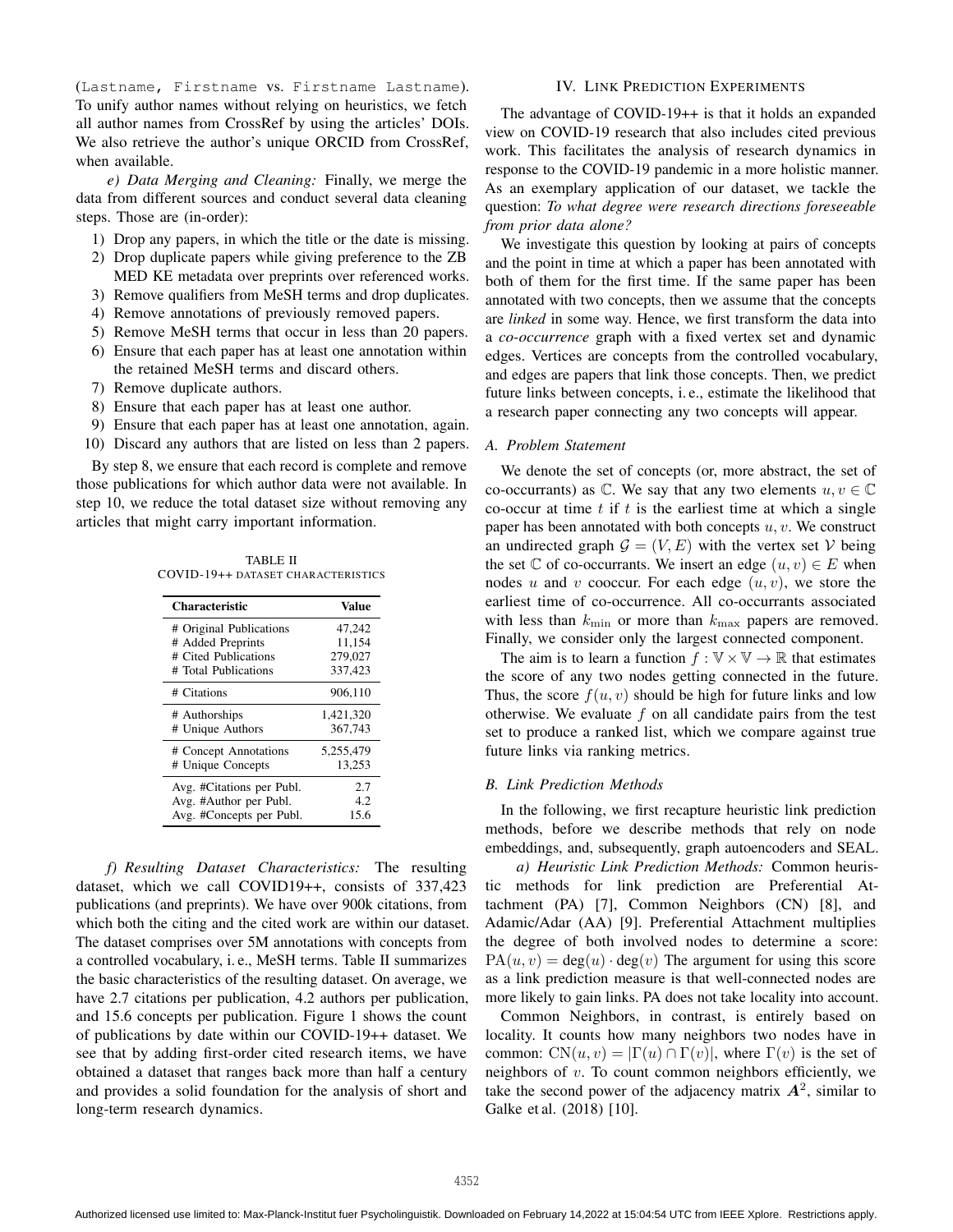

Fig. 1. Non-cumulative count of publications (log-scale) by publication date in our COVID-19++ dataset *(Left)*. Non-cumulative count of publications (log-scale) since 2020 by publication date in our COVID-19++ dataset *(Right)*

Adamic/Adar adjusts the weights of common neighbors according to their degree, giving nodes with a higher degree less influence:  $AA(u, v) = \sum_{w \in \Gamma(u) \cap \Gamma(v)} \frac{1}{\log(\deg(w))}$ .

b) *Node Embeddings:* DeepWalk [11] and node2vec [12] are established methods to learn node representations in a graph. The representations are learned by sampling random walks through the graph and predicting neighboring vertices along the path, while updating the node embeddings according to the error signal of the prediction. Those learned representations may be used as input for a link prediction task. Common choices for the final predictor module are the inner product of the representations, or, a parametrized affine transformation of their Hadamard product.

*c) Graph Autoencoder (GAE) [13]:* Graph neural networks (GNNs) can be used to reconstruct the adjacency matrix as in (variational) graph autoencoders [13]. We use a GAE architecture with an encoder composed of a learnable node embedding layer, followed by graph convolution layers. Every layer has twice the output dimension of the one below it, creating a funnel shape. The latent dimension is then equal to the output dimension of the final layer. Again, we evaluate two different decoder modules: one is an inner product decoder, the other applies a linear layer on top of the Hadamard product of the paired representations. Both decoders use a sigmoid activation on the output.

*d) SEAL [14]:* Finally, we apply a state-of-the-art link prediction method that is based on graph convolution, namely, SEAL. SEAL adds several features to the graph autoencoder framework with link prediction as the key goal. The idea is to operate on a link-centric subgraph that is labeled by a breadthfirst strategy to increase the GNN's expressive power. Thus, the GNN operates on the surrounding subgraph of each *potential* link. The underlying graph neural network is DGCNN [15] For the output, SEAL concatenates all intermediate layers' representations as in jumping knowledge networks [16], and then summarizes the graph across nodes via sort pooling (we used top-60% as suggested by the original work). Finally, a 1dconvolution with max-pooling before a multilayer perceptron with dropout 0.5 yields the binary classification result.

#### *C. Experimental Procedure*

We use the COVID-19++ dataset as described in Section III and create the concept graph as described in Section IV-A.

We follow [17] for a rigorous link prediction evaluation. First, it is crucial to use a chronological train/test split such that we predict *future* links, which is more challenging than missing links. Second, negative subsampling of the test set may bias the evaluation. In our work, we compare balanced 50-50 test sets, which are subsampled, against complete (nonsubsampled) test sets created on the basis of geodesic distance, i. e., the length of the shortest path between two nodes.

We now formally define our chronological train-test split. Given  $t_0, t_1$  and  $t_2, G$  is split into two graphs  $G<sub>train</sub>$  =  $(E_{\text{train}}, V)$  and  $G_{\text{test}} = (E_{\text{test}}, V)$  s.t. if  $u, v$  co-occur at time t, then  $(u, v) \in E_{\text{train}} \iff t_0 \leq t < t_1$  and  $(u, v) \in E_{\text{test}} \iff t_1 \leq t < t_2$ . This way, we ensure that  $E_{\text{train}}$  and  $E_{\text{test}}$  are disjoint.

We created two different train/test splits, the *large* and *small training split*. The large training split was created with  $t_0 := 01/01/1950, t_1 := 07/01/2020$  and  $t_2 := 01/01/2021$ . Therefore, the task is to predict the second half of 2020 using the complete set of data from the past. The training set contains 4, 368, 979 edges and the test set contains 222, 780 edges for a ratio of about 20 : 1. The small train set, on the other hand, with  $t_0 := 01/01/2020$  leads to 378, 932 training edges. We have visualized the degree distributions of both training set configurations and the test set in Figure 2. Note that the degree distribution of 2020/01-2020/06 is more similar to the test set than the 1950-2020/06 training set.

We use these splits to evaluate a method's performance at the task described in Section IV-A by training the respective model, if applicable, and predicting links on the training set and then evaluating these predictions on the test set.

We trained our GAE models using the following hyperparameters: an initial 64-dimensional node embedding is fed into two graph convolution layers with 32 latent dimensions. For each batch, we sampled 64 subgraphs using 2-hop random walk sampling. The model was trained for 12800 and 6400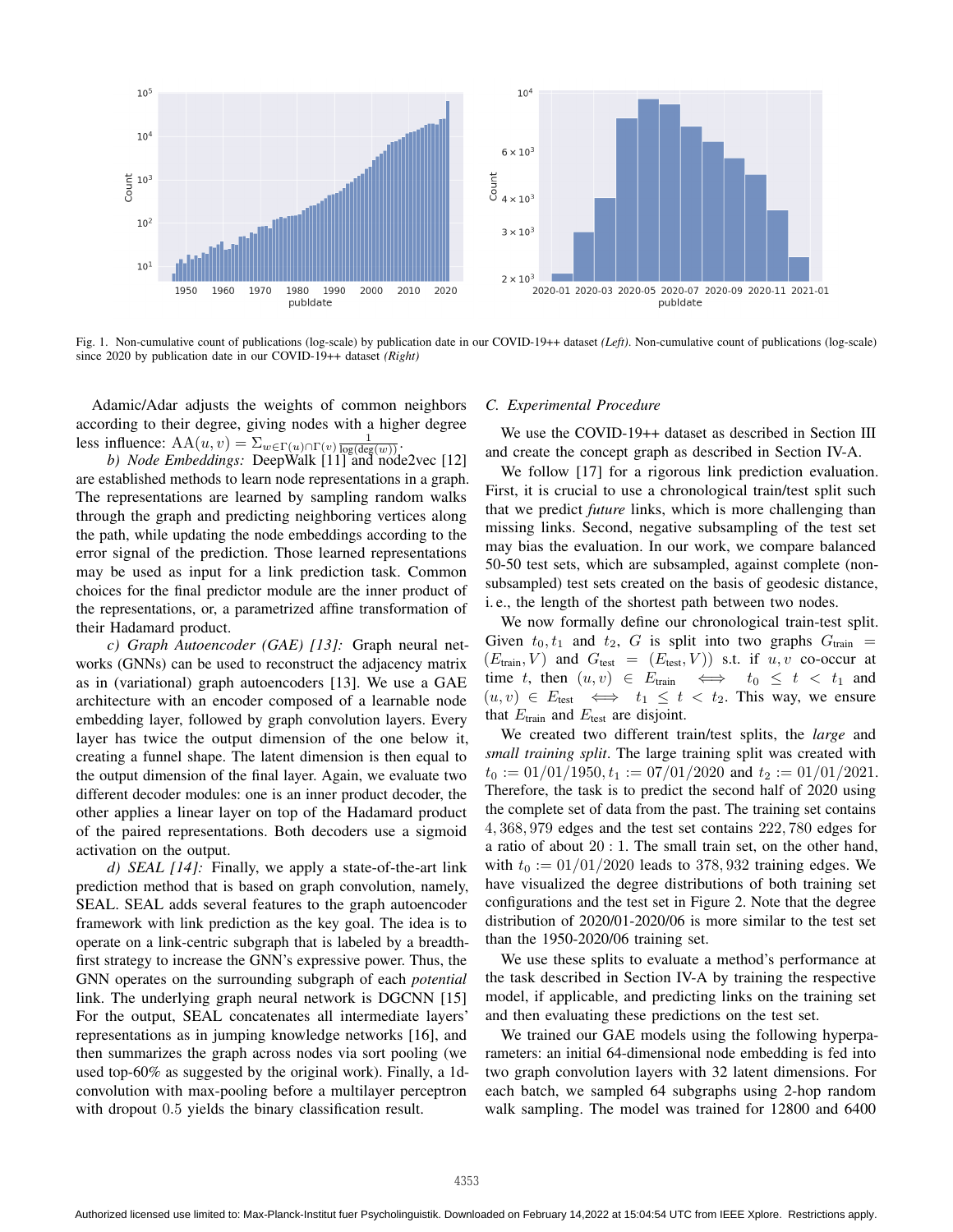

Fig. 2. Degree distributions of co-annotation graphs: large train set 1950–2020/06 *(Left)*, small train set 2020/01–2020/06 *(Center)*, and test set 2020/07–2020/12 *(Right)*. Axes are on log-scale with frequency on y-axis and degree on x-axis. The small train set seems to be more representative of the test set.

iterations on the large and small training split, respectively, using Adam [18] with a learning rate of  $10^{-3}$  and weight decay of  $5 \cdot 10^{-4}$ . We use early stopping for the GAE models: After each epoch (128 iterations), we evaluate the whole training set are evaluated and we store the best model. After training, the best model is restored and used for evaluation on the test set.

The test graphs were too large in terms of  $\mathcal{O}(n^2)$  node pairs to feasibly evaluate predictions for every possible node pair. Therefore, we employ two methods of selecting test data: geodesic distance and negative subsampling.

*a) Candidate pairs on the basis of geodesic distance:* Geodesic distance  $d(v, u)$  between nodes v and u is defined as the length of the shortest path between the two nodes. In this approach, we compose the test set by selecting all pairs of nodes v, u with  $d(v, u) = k$  for some k [17]. We use  $k = 2$ because  $k = 3$  would lead to only a small number of candidate pairs. The main disadvantage of this approach is that the ratio of negative and positive samples depends on the specific graph and even on the train/test split, making comparisons between scores on different graphs difficult. On the other hand, neither positive nor negative edges are subsampled, making this a deterministic sampling method (given a fixed train/test split). The sets can be very large, especially if the underlying graph is dense; for  $k = 2$  we get 83, 414, 428 and 28, 038, 381 node pairs on the large and small training split, respectively.

*b) Negative subsampling:* We consider all positive edges in the test graph, as well as an equal number of randomly selected edges that are neither in the training graph nor in the test graph. This approach might lead to overly optimistic results [17]. We still include it in our comparison to determine the difference to a more profound link prediction evaluation on the basis of geodesic distance.

# *D. Evaluation Measures*

We follow [17] and use average precision and area under the receiver operating characteristic as performance measures on previously unseen candidate edges.

Average Precision (AP) is defined as  $\sum_{n=1}^{N} P_n(R_n \cdot R_{n-1}),$ where  $P_n$  and  $R_n$  are precision and recall of the top n results within the full result set of size  $N$ . In effect, AP is the mean precision at every possible threshold, weighted by the gain in

recall relative to the next higher threshold. This weighting is more accurate than interpolating the PR-curve [19]. For random guessing and binary labels, the expected AP is equal to  $\frac{|C_p|}{N}$ , where  $C_p$  is the set of positives.

The area under the receiver operating characteristic curve (AUROC) is defined as the (linearly interpolated) area under the ROC curve, which is obtained by plotting the true positive rate against the false positive rate for every threshold. For random guessing, the expected AUROC is 0.5.

## *E. Results*

We measure the performance of the methods described in Section IV-B applied to the splits described in Section IV-C. Table III summarizes our results in terms of area under the ROC curve and average precision for the *large training split*, evaluated using either negative subsampling (50-50) or geodesic distance sampling with  $k = 2$  for the compared link prediction methods, as well as a random predictor with  $p = 0.5$ . Table IV shows our results for the *small training split*.

TABLE III LINK PREDICTION RESULTS WITH LARGE TRAINING SPLIT (SINCE 1950). AUROC/AP SCORES OF THE COMPARED METHODS ON CANDIDATE PAIRS FROM THE SECOND HALF OF 2020. HIGHER IS BETTER.

| Method                     | 50-50         | $gd=2$       |
|----------------------------|---------------|--------------|
| Random                     | 50.01 / 50.02 | 49.92 / 0.25 |
| Preferential Attachment    | 87.06 / 86.04 | 87.12 / 2.53 |
| Common Neighbors           | 85.61 / 84.71 | 85.58 / 2.24 |
| Adamic/Adar                | 89.75 / 88.62 | 89.36 / 3.07 |
| Node2vec (InnerProduct)    | 49.99 / 49.94 | 49.98 / 0.25 |
| Node2vec (Hadamard+Linear) | 49.88 / 49.78 | 49.88 / 0.25 |
| GAE (InnerProduct)         | 57.29 / 54.07 | 57.32 / 0.29 |
| GAE (Hadamard+Linear)      | 62.25/62.77   | 62.23 / 1.34 |
| SEAL.                      | 89.26 / 32.90 | 89.25 / 2.92 |
|                            |               |              |

We observe that even simple methods such as Adamic/Adar can reliably predict links in the 50-50 split of the candidate test edges. Still, our evaluation on the basis of geodesic distance reveals that this does not imply that COVID-19 research directions are easily predictable. This is particularly important because a geodesic distance evaluation corresponds to realworld usage of a link prediction system. On the geodesic distance test set with the small training set, we find that the